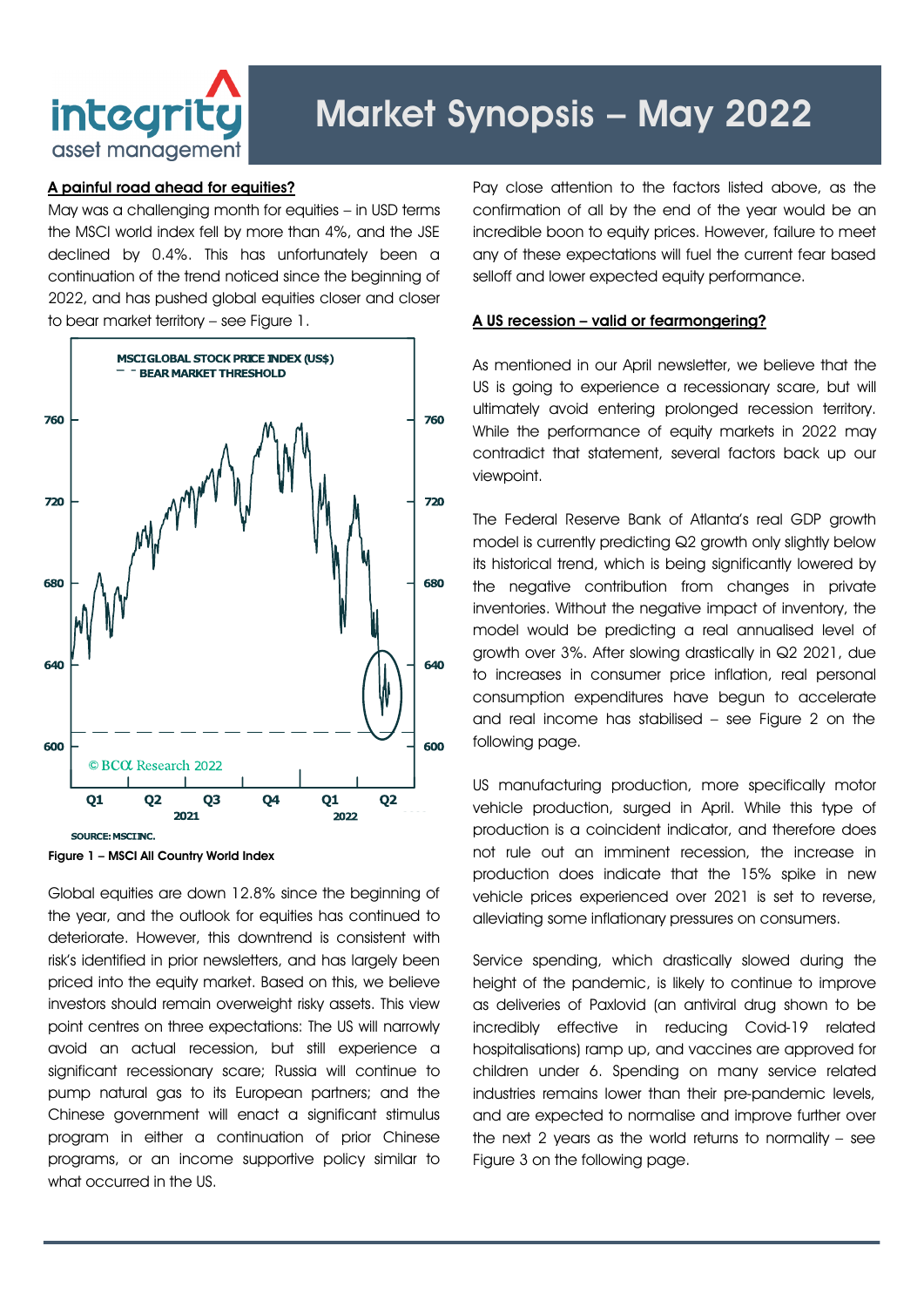

Figure 2 – Real personal consumption expenditure & personal income

Finally, recent inflation expectation indicators are encouraging and point to an end of Fed hawkishness. Long-term market based inflation expectations have decreased, and the increase in core consumer prices has slowed. The market is currently pricing in interest rate hikes far higher than what Jerome Powell suggested during the Fed's May press conference. Market expectations for potential rate hikes will fall over the coming months if core inflation continues to slow.

### Europe's energy woes

The key consideration in evaluating Europe's outlook is whether natural gas imports from Russia will continue or not. A European embargo on Russian oil is being implemented, which will cause production to slow and prices to rise. If this occurs, prices will likely hover around USD120-USD125/bbl for the remainder of the year – see Figure 4 on the following page.



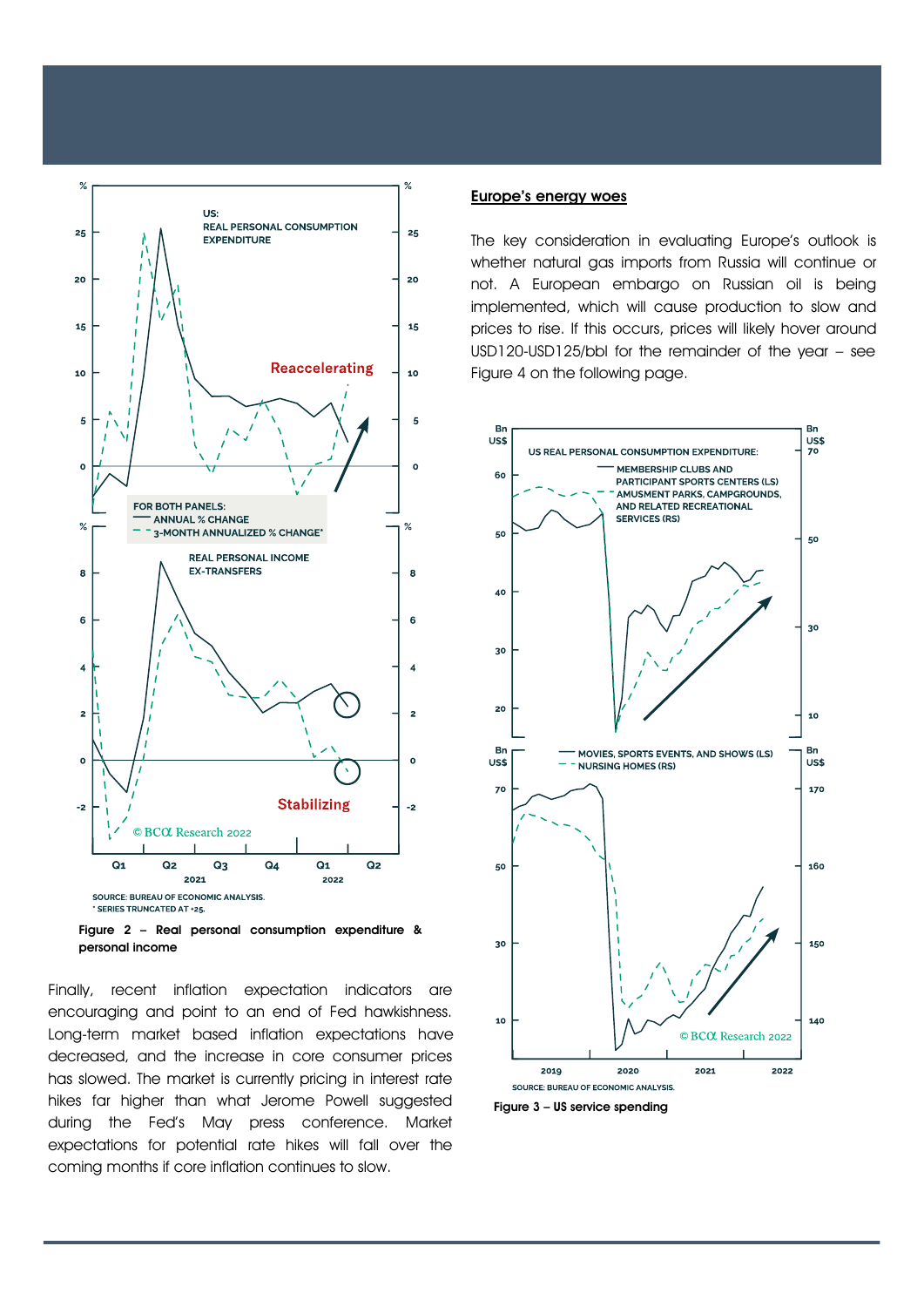

Figure 4 – Brent oil price growth

trigger a wave of recessions across Europe as gas is A complete cut-off of natural gas exports would be disastrous for both Russia and many European countries. The Russian economy would be crippled by a huge reduction in its current account surplus, and it would rationed and energy prices skyrocket. The impact of this on European voters is challenging to determine – it may erode their willingness to support Ukraine, or strengthen their resolve to oppose Russian aggression.

A much more likely scenario is Russia throttling natural gas exports to European countries, artificially increasing prices and limiting Europe's ability to build sufficient energy stockpiles for the coming winter. While less destabilising than a complete cut-off, this would meaningfully increase inflation across Europe and erode investment confidence.

How Russia will weaponize their gas reserves unfortunately remains a mystery, but Putin's actions have been more aggressive and volatile than many expected. Our base case is a reduction in exports from Russia, but not a complete cut-off in 2022. This will cause a slowdown across Europe, but will most likely avoid an incapacitating recession.

#### China – The state will provide

China is one of the core pillars of global demand, so any change in consumption causes ripple effects across the globe. Due to the increased infectiousness and transmissibility of the Omicron variant, China's zerotolerance Covid-19 policy has failed to contain the disease and further outbreaks are expected across the country.

Despite official statements, we believe Chinese policymakers are aware of the direness of the situation, but are hamstrung by the consequences of removing the policy. Recent studies suggest that removing the policy could result in intensive care demand 16 times higher than capacity, as well as over 1.5 million excess deaths (the US has only experienced 1 million deaths over the past 2 years).

However, the consequences of maintaining the policy will have a severe impact on the Chinese economy, which is likely also an important constraint for policymakers. The Chinese labour market and industrial sector have already fallen significantly over the past several months, deteriorating at a rate that will be unsustainable for the Chinese Communist Party ("CCP") for much longer – see Figure 5 on the following page.

This would not be disastrous if the decrease in activity was short-lived, but this no longer appears to be the case. Cases in the Yangtze region and Shanghai may be decreasing, allowing the areas to open up for business, but it is incredibly likely that a future outbreak will occur in either region or another area of the country. If the government does not ease its zero-tolerance policy, additional fiscal and monetary aid is expected. This may take the form of traditional government spending, or new US-style income supportive policies that occurred in developed countries at the beginning of the pandemic. If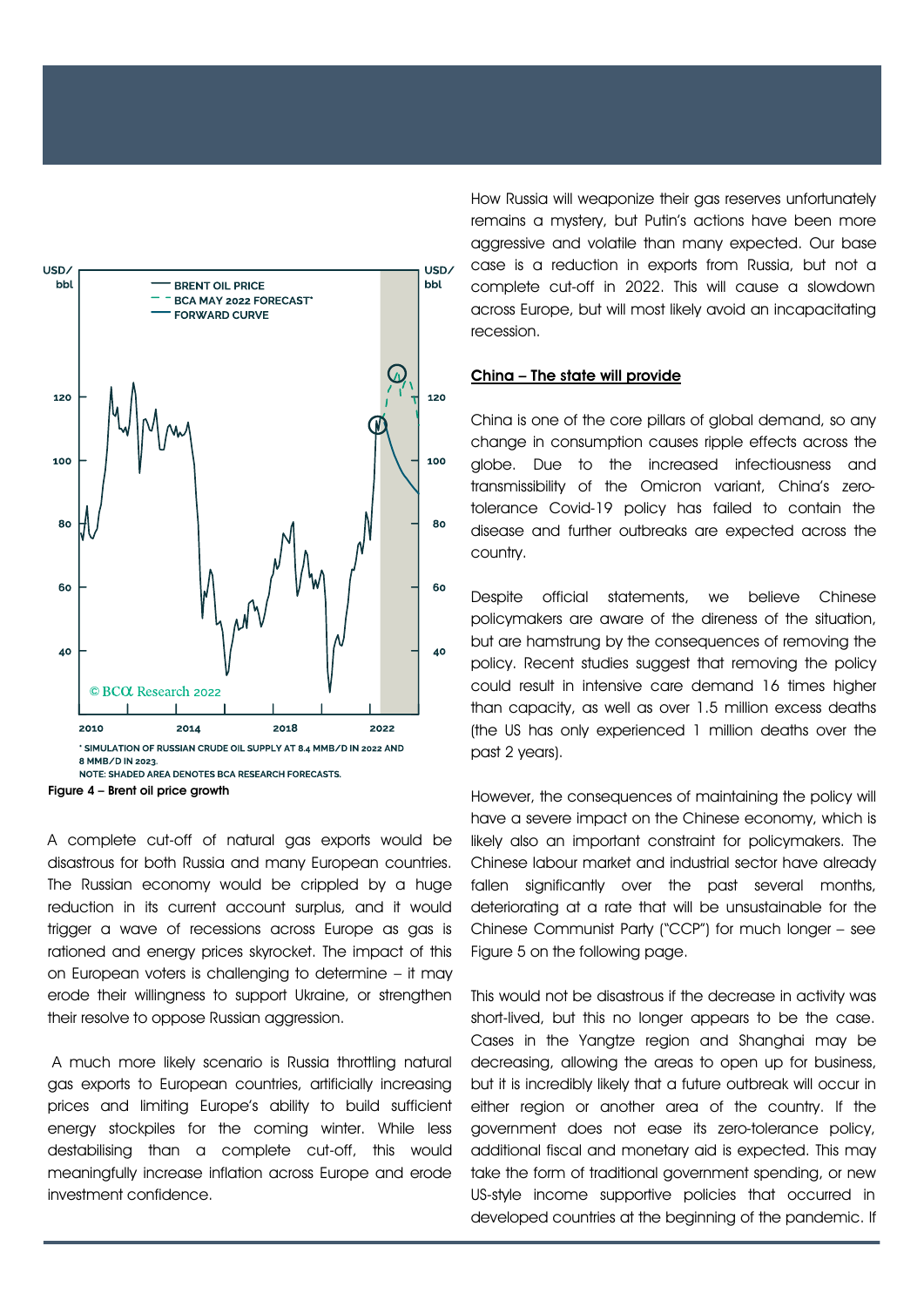



the CCP adopts a income supportive policy, hopefully they will learn from other country's mistakes. These policies in the US resulted in a large increase in aggregate disposable income, which was spent on speculative activities rather than supportive economic ones. Regardless of the manner in which they provide stimulus, the Chinese economy will be unable to maintain its



Figure 5 B – Chinese manufacturing output and PMI

course without some significant investment should the CCP continue on the path of zero-tolerance. We believe that additional support will be announced over the coming weeks and months to aid Chinese consumers and businesses. Should this not materialise, we expect a reduction in global activity and a general decline in equity markets.